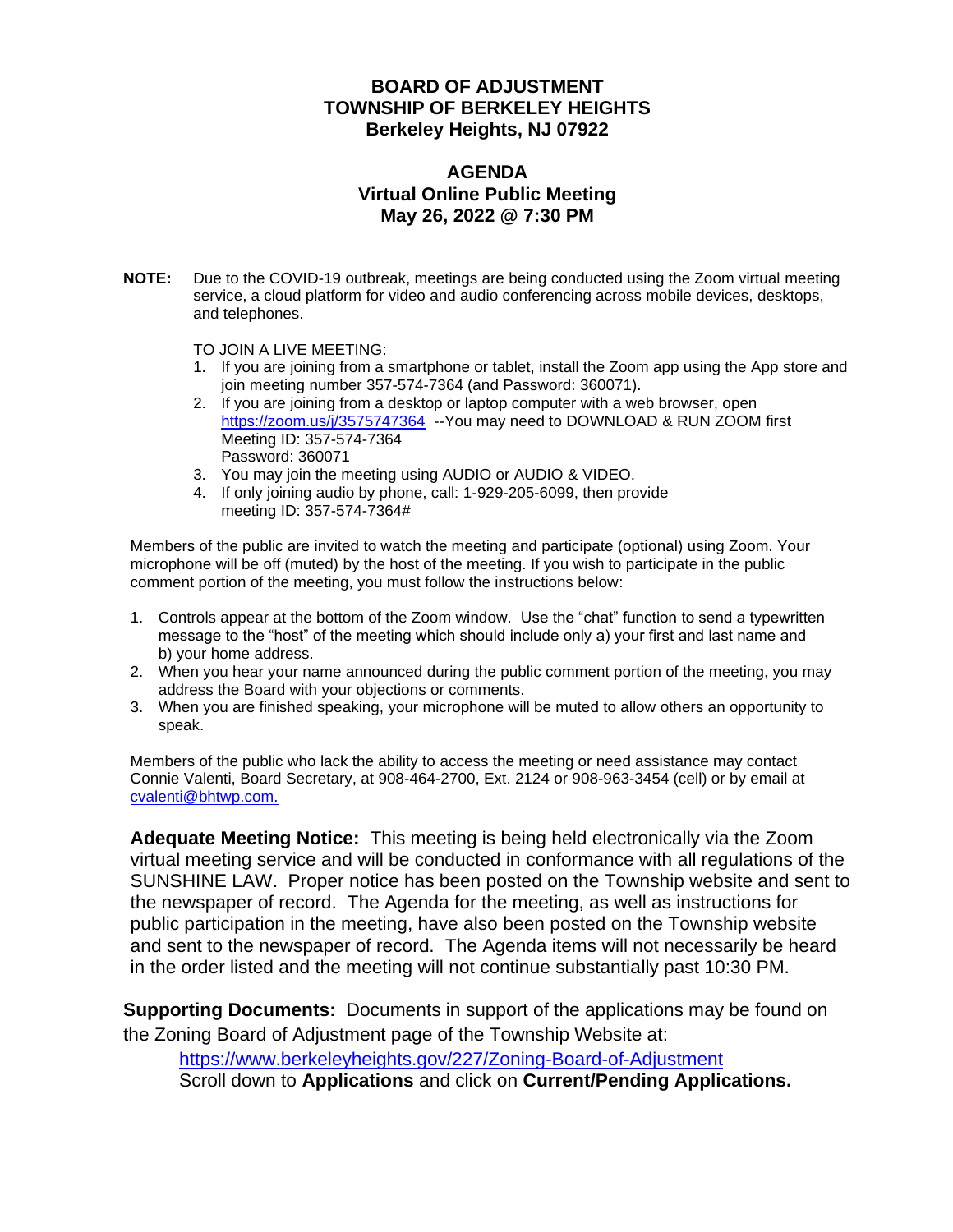**Members:** Mr. Sullivan, Mr. Coviello, Mr. Delia, Mr. Nappi, Mr. Ringwood, Mr. Sylvester, Mr. Pereda, and Mr. Sincaglia

## **Roll Call:**

## **Adoption of Minutes:**

April 28, 2022 Regular Meeting

## **Adoption of Resolutions:**

## **App.#22-0006: Pamela & Harry Davis, 64 River Bend Road, Block 507, Lot 2**

Proposed restoration of house damaged by fire. The project includes a second story addition above the garage with a 3 ft. cantilever (extension) to the rear. Relief is needed from Section 6.1.1B "Schedule of General Regulations" for insufficient frontand combined side-yard setbacks. Existing nonconforming issues are lot area, principal front-yard setback, principal rear-yard setback, and combined side-yard setbacks. (R-15 Zone)

## **App.#22-0003: Martin & Kara Nohilly, 26 Chestnut Hill Dr., Bl. 3805, L.14**

Proposed addition with new screened porch, deck, basement, and walkway. Relief is needed from Section 6.1.1B "Schedule of General Regulations" for exceeding the maximum building coverage, other coverage, and total lot coverage percentages permitted and for insufficient rear-yard setback. A variance would also be required for nonconformance with Section 3.1.8 Decks due to the height and location of the deck. Existing nonconforming issues are lot area, other coverage, total coverage, shed location, and driveway location. (R-20 Zone)

### **App.#22-0004: Lee Hills, 125 Kent Drive, Block 2601, Lot 2.02 (R-20 Zone)**

Proposed installation of an in-ground pool and patios. Relief is needed from Section 6.1.1B Schedule of General Regulations for exceeding the maximum 10% "other lot coverage" permitted. Existing "other lot coverage" is nonconforming.

### **App.22-0005: Marat Michin, 34 Orion Road, Block 3401, Lot 22 (R-20 Zone)**

Proposed installation of an in-ground pool, patios, stepping stones, retaining walls, pool equipment, and fencing. A variance is needed for exceeding the maximum permitted 10% "other" and 25% "total" lot coverage percentages.

### **App.#22-0002: Andrew Park, 45 Rogers Avenue, Block 2704, Lot 6 (R-20 Zone)**

Proposed installation of an inground pool with patio surround. Variances are needed for exceeding the 10% "other" and 25% "total" lot coverage limits. The lot area is nonconforming.